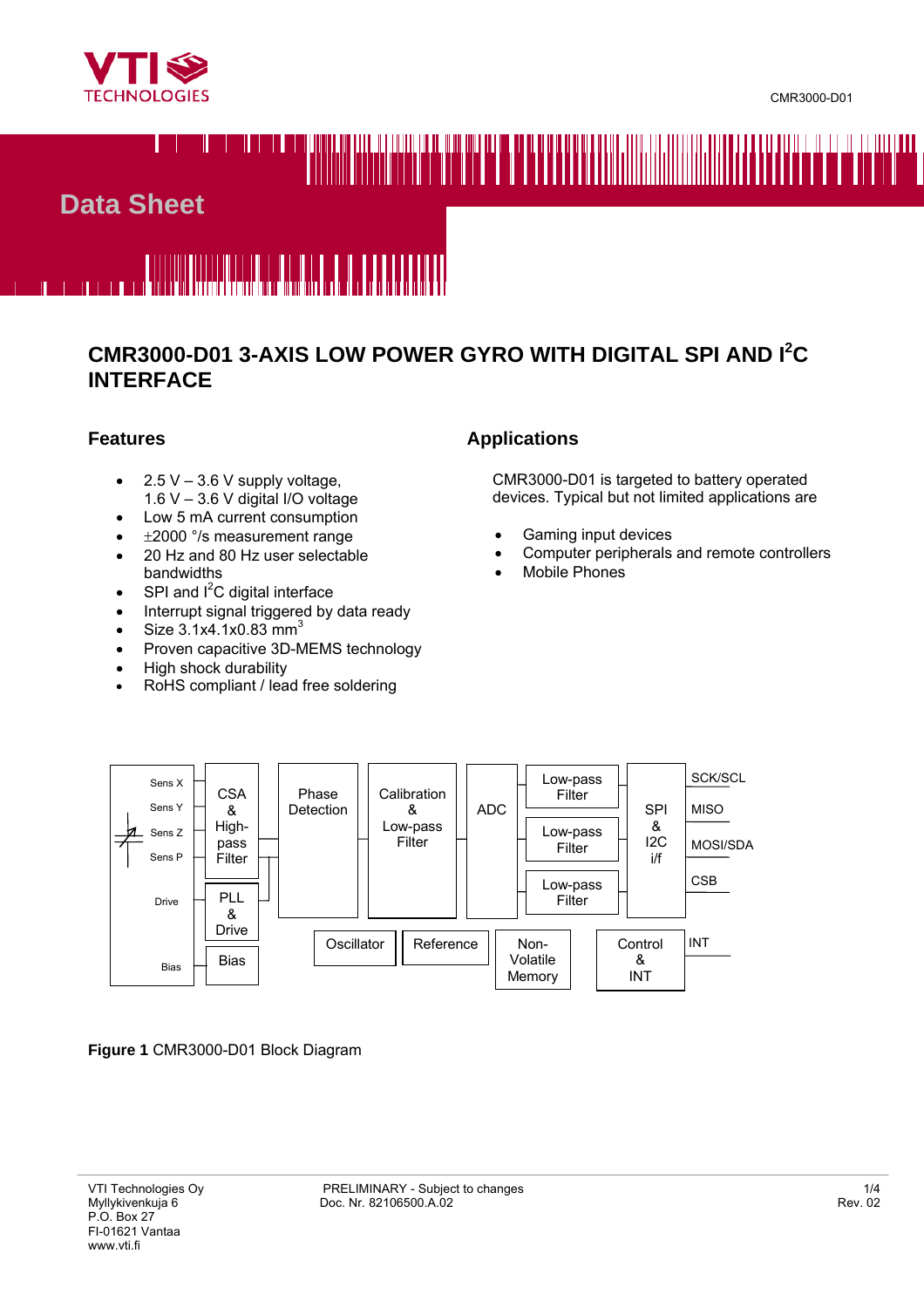

#### **Target Performance Characteristics 1)**

| Parameter                              | Condition                     | Typical supply range<br>$2.5 - 3.0 V$ |           |                          | <b>Extended supply</b><br>range $3.0 - 3.6 V$ |          |                          | <b>Units</b>              |
|----------------------------------------|-------------------------------|---------------------------------------|-----------|--------------------------|-----------------------------------------------|----------|--------------------------|---------------------------|
|                                        |                               | Min                                   | Nom $2$   | Max                      | Min                                           | Nom $2$  | Max                      |                           |
| Vdd                                    |                               | 2.5                                   | 2.8       | 3.0                      |                                               | 3.3      |                          | $\vee$                    |
| Digital I/O Vdd                        | $Vdd \geq Diqital I/O$<br>Vdd | 1.6                                   | 1.8 / 2.8 | 3.0                      |                                               | 3.3      |                          | $\vee$                    |
| Operating temperature **               |                               | $-40$                                 |           | 85                       | -40                                           |          | 85                       | $^{\circ}C$               |
| Current consumption *                  | Measurement                   |                                       | 5         |                          |                                               | 5        |                          | mA                        |
|                                        | Stand-By                      |                                       | 1.3       |                          |                                               | 1.3      |                          | mA                        |
|                                        | Power down                    |                                       | ~10       |                          |                                               | < 10     |                          | nA                        |
| Measurement range **                   | FS=2000 °/s                   | $-2000$                               |           | 2000                     |                                               | ±2000    |                          | $\degree$ /s              |
| Offset calibration error * 3)          |                               | $-200$                                |           | 200                      |                                               | ±200     |                          | $\degree$ /s              |
| Offset temperature error ** 4)         | $-40$ +85 °C                  |                                       | ±1        |                          |                                               | ±1       |                          | $\degree$ /s/ $\degree$ C |
| Sensitivity * 5)                       |                               | $\overline{\phantom{a}}$              | 1.33      | $\overline{\phantom{a}}$ | $\overline{\phantom{0}}$                      | 1.33     | $\overline{\phantom{a}}$ | Count/°/s                 |
| Sensitivity calibration error *        |                               | $-7$                                  |           | $+7$                     |                                               | ±7       |                          | %                         |
| Sensitivity temperature error **<br>6) | $-40$ +85 °C                  |                                       | 0.02      |                          |                                               | 0.02     |                          | %/°C                      |
| Non-Linearity ** $($ )                 | $-1000 < \Omega < 1000$ °/s   | $\overline{\phantom{a}}$              | 1         |                          | ۰                                             | 1        | $\overline{\phantom{a}}$ | %FS                       |
| Output Data Rate, ODR **               |                               |                                       | 2000      |                          |                                               | 2000     |                          | Hz                        |
| Bandwidth ** 8)                        |                               |                                       | 20<br>80  |                          |                                               | 20<br>80 |                          | Hz                        |
| Integrated noise stdev**               | 20 Hz BW                      |                                       | 0.9       |                          | $\overline{a}$                                | 0.9      |                          | $\degree$ /s              |
| Turn on time PD to meas** 9)           | 20 Hz BW                      | $\blacksquare$                        | 250       |                          | ۰                                             | 250      |                          | ms                        |
| Turn on time SB to meas** 10)          | 80 Hz BW                      | $\overline{\phantom{a}}$              | 12        |                          | $\overline{\phantom{a}}$                      | 12       |                          | ms                        |
| $I^2C$ clock rate **                   |                               |                                       |           | 400                      | $\overline{\phantom{a}}$                      |          | 400                      | kHz                       |
| SPI clock rate **                      |                               |                                       |           | 500                      |                                               |          | 500                      | kHz                       |

\* 100% tested in production.<br>\*\* Oualified during product va

\*\* Qualified during product validation.

- <sup>1)</sup> The product is factory calibrated at 2.8 V in room temperature.<br>Typical values are not guaranteed.<br> $\frac{3}{2}$  Offset when the dovine is not retated.
- 
- $\frac{3}{4}$  Offset when the device is not rotated
- Offset temperature error =  ${Count(0 °/s)}$ -Offset} / Sensitivity  $[°/s]$ . Sensitivity = Calibrated sensitivity. Offset= Calibrated offset.<br>Sensitivity = {Count(+500°/s) - Count(-500°/s)}/2 [Count/°/s].
- 
- $\frac{50}{100}$  Sensitivity temperature error = {[Count(+500°/s)-Count(-500°/s)]/2 Sensitivity} / Sensitivity x 100% [%]. Sensitivity = Calibrated sensitivity.<br> $\frac{7}{2}$  Best fit straight line  $\frac{1000}{26}$  = 1000
- $^{7)}$  Best fit straight line -1000< $\Omega$  <1000 °/s.<br>
Ecoupony responses with 1<sup>st</sup> ander reli
- $\overset{8)}{\Gamma}$  Frequency responses with 1<sup>st</sup> order roll off  $\overset{9)}{\Gamma}$
- From Power-Down to measurement mode. Settling error less than 1% of FS.
- 10) From Stand-By to measurement mode. Settling error less than 1% of FS.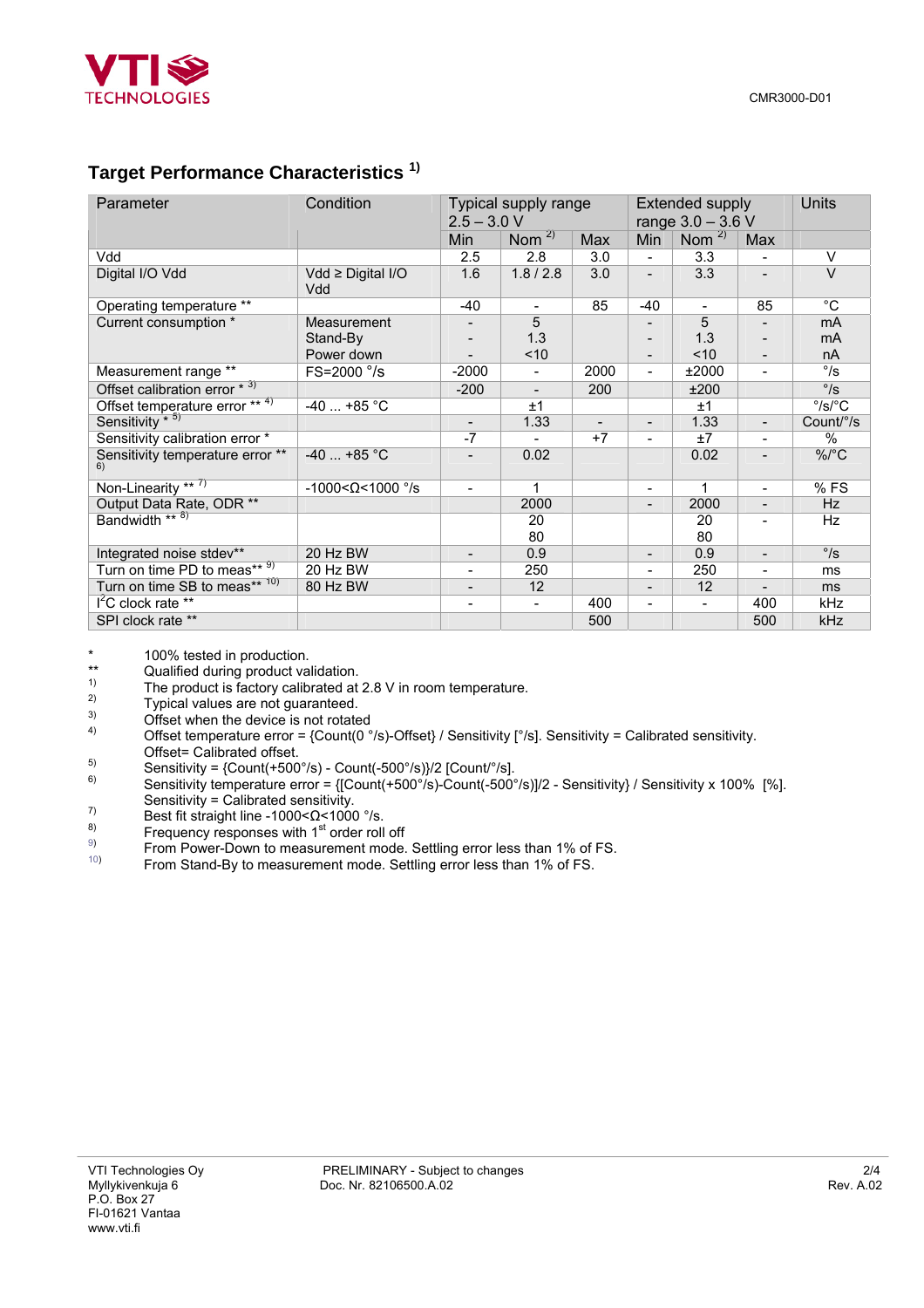



**Figure 2** Package dimensions in mm



Figure 3 Application schematics for I<sup>2</sup>C and SPI bus